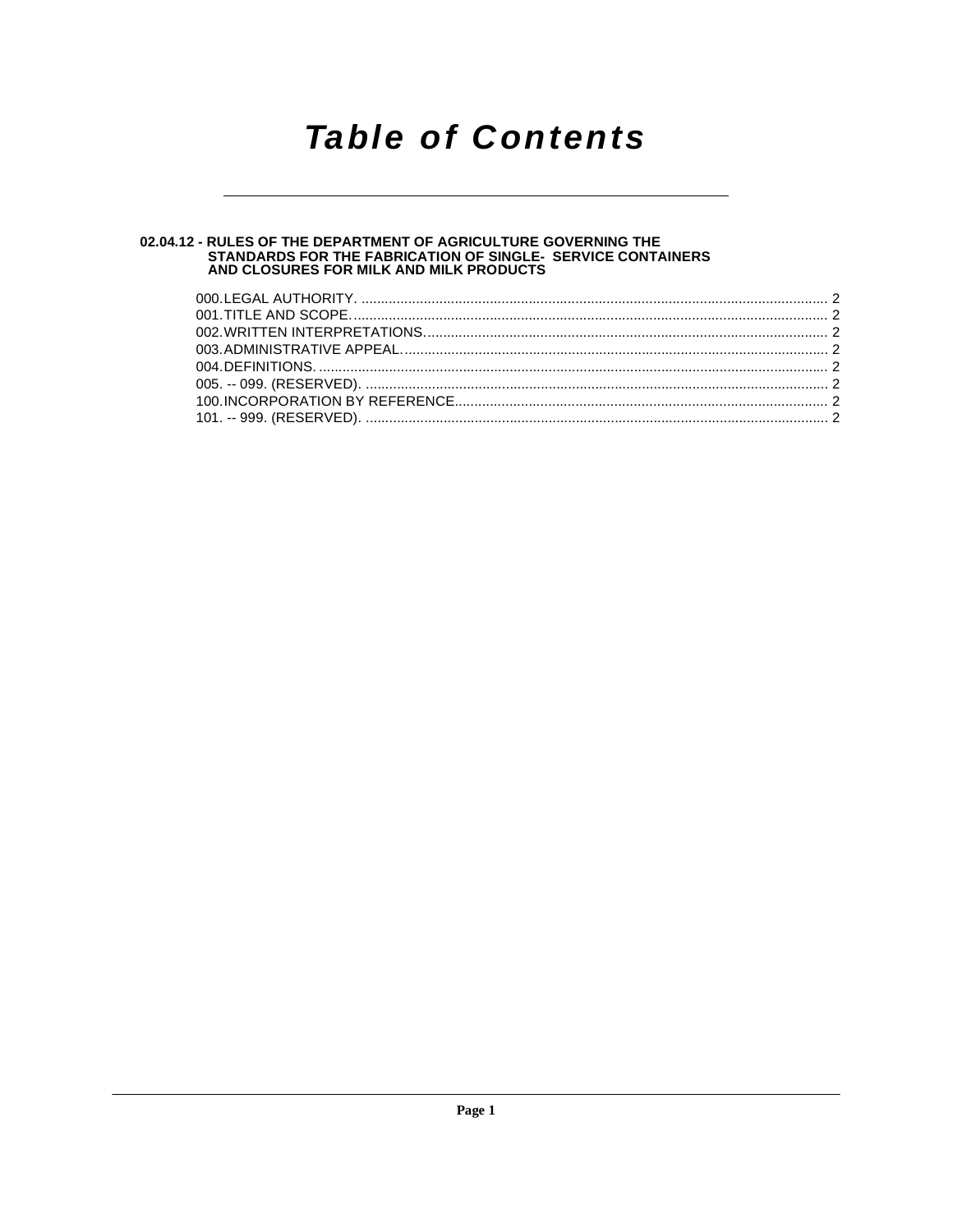#### **IDAPA 02 TITLE 04 Chapter 12**

#### <span id="page-1-0"></span>**02.04.12 - RULES OF THE DEPARTMENT OF AGRICULTURE GOVERNING THE STANDARDS FOR THE FABRICATION OF SINGLE- SERVICE CONTAINERS AND CLOSURES FOR MILK AND MILK PRODUCTS**

#### <span id="page-1-1"></span>**000. LEGAL AUTHORITY.**

This chapter is adopted under the legal authority of Title 37, Chapter 4, Idaho Code. (4-8-94)

#### <span id="page-1-2"></span>**001. TITLE AND SCOPE.**

The title of this chapter is "Rules of the Department of Agriculture Governing the Standards for the Fabrication of Single-Service Containers and Closures for Milk and Milk Products," 1991 Revision as amended. This chapter has the following scope: These rules shall govern procedures for evaluation of manufacturing and handling techniques and establish sanitation criteria for single service containers and closures and the materials from which they are formed as outlined in the Grade A Pasteurized Milk this chapter is IDAPA 02.04.12.000 et. seq. For example, this section's citation is IDAPA 02.04.12.001.

<span id="page-1-3"></span>

| 002 | <b>WRITTEN INTERPRETATIONS.</b>                      |                |
|-----|------------------------------------------------------|----------------|
|     | There are no written interpretations of these rules. | $(4 - 8 - 94)$ |

#### <span id="page-1-4"></span>**003. ADMINISTRATIVE APPEAL.**

There is no provision for administrative appeals before the Department of Agriculture under this chapter. (4-8-94)

#### <span id="page-1-9"></span><span id="page-1-5"></span>**004. DEFINITIONS.**

The definitions for this chapter are those found in the "Standards for the Fabrication of Single-Service Containers and Closures for Milk and Milk Products," 1991 Revision as amended. (4-8-94) Closures for Milk and Milk Products," 1991 Revision as amended.

#### <span id="page-1-6"></span>**005. -- 099. (RESERVED).**

#### <span id="page-1-10"></span><span id="page-1-7"></span>**100. INCORPORATION BY REFERENCE.**

<span id="page-1-12"></span>**01. Title Of Documents**. The Idaho Department of Agriculture incorporates by reference and adopts as its own, the "Standards for the Fabrication of Single-Service Containers and Closures for Milk and Milk Products," 1991 Revision as amended. The U.S. Department of Health and Human Services, Public Health Service/Food and Drug Administration. (4-8-94) Drug Administration.

<span id="page-1-11"></span>**02. Location Of Documents**. Copies of this publication are available from the Milk Safety Branch, Food and Drug Administration, Public Health Service, US Department of Health and Human Services, 200 'C' St., S.W., Washington, D.C. 20204 and through the Department of Administration, Office of the Rules Coordinator, located at 650 West State Street. Boise, Idaho 83720. (4-8-94) located at 650 West State Street, Boise, Idaho 83720.

#### <span id="page-1-8"></span>**101. -- 999. (RESERVED).**